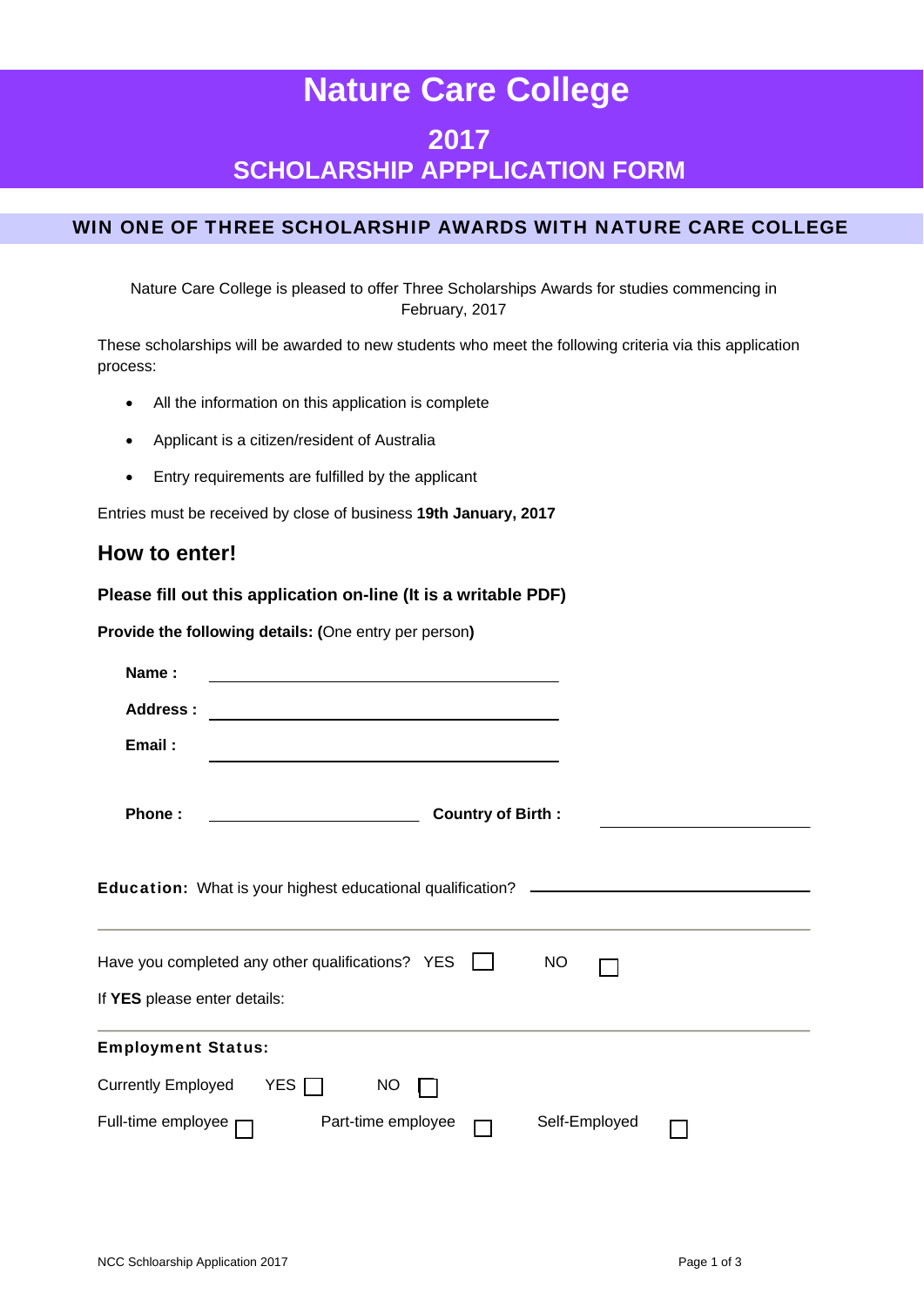| Not employed & not seeking employment                           |                                                                                                                       |  |  |  |  |
|-----------------------------------------------------------------|-----------------------------------------------------------------------------------------------------------------------|--|--|--|--|
| Unemployed seeking part-time work                               |                                                                                                                       |  |  |  |  |
| Unemployed seeking full-time work                               |                                                                                                                       |  |  |  |  |
| your course?<br><b>YES</b><br>If YES, please provide details    | Do you have any pre-existing learning difficulties that may inhibit your learning or ability to complete<br><b>NO</b> |  |  |  |  |
| <b>Study Mode:</b>                                              |                                                                                                                       |  |  |  |  |
| I wish to study on-campus in Sydney                             |                                                                                                                       |  |  |  |  |
| I wish to study via distance/e-learning                         |                                                                                                                       |  |  |  |  |
| I wish to study a mix of both on-campus and distance/e-learning |                                                                                                                       |  |  |  |  |
| How did you hear about the Scholarship opportunity?             |                                                                                                                       |  |  |  |  |
| <b>Wellbeing Magazine</b>                                       |                                                                                                                       |  |  |  |  |
| <b>Nature Care Website</b>                                      |                                                                                                                       |  |  |  |  |
| Nature Care Face Book Page                                      |                                                                                                                       |  |  |  |  |
| Nature Care Instagram                                           |                                                                                                                       |  |  |  |  |
| <b>Nature Care Staff</b>                                        |                                                                                                                       |  |  |  |  |
| Word of Mouth                                                   |                                                                                                                       |  |  |  |  |
| Other                                                           | Please fill in details of 'Other'                                                                                     |  |  |  |  |

I am interested in applying for the following scholarship qualifications:

| <b>Diploma of Nutritional Therapy (Food Coaching)</b>        |  |
|--------------------------------------------------------------|--|
| <b>Diploma of Nutritional Therapy (Nutrition Consultant)</b> |  |
| <b>Diploma of Natural Health and Wellness</b>                |  |

Please review/download the above Course Outline & Study Plans on the Nature Care College website Select from the three qualifications

**HOME PAGE/COURSES/NUTRITION AND FOOD OR** 

**HOME PAGE/COURSES/NATUROPATHIC HEALTH & WELLNESS**

**Please tell us your story - 50-100words (You may expand your text on this document)** 

**1. Tell us about your life journey and what influenced your decision to apply for this scholarship and why you believe you would be the best candidate for the scholarship.**